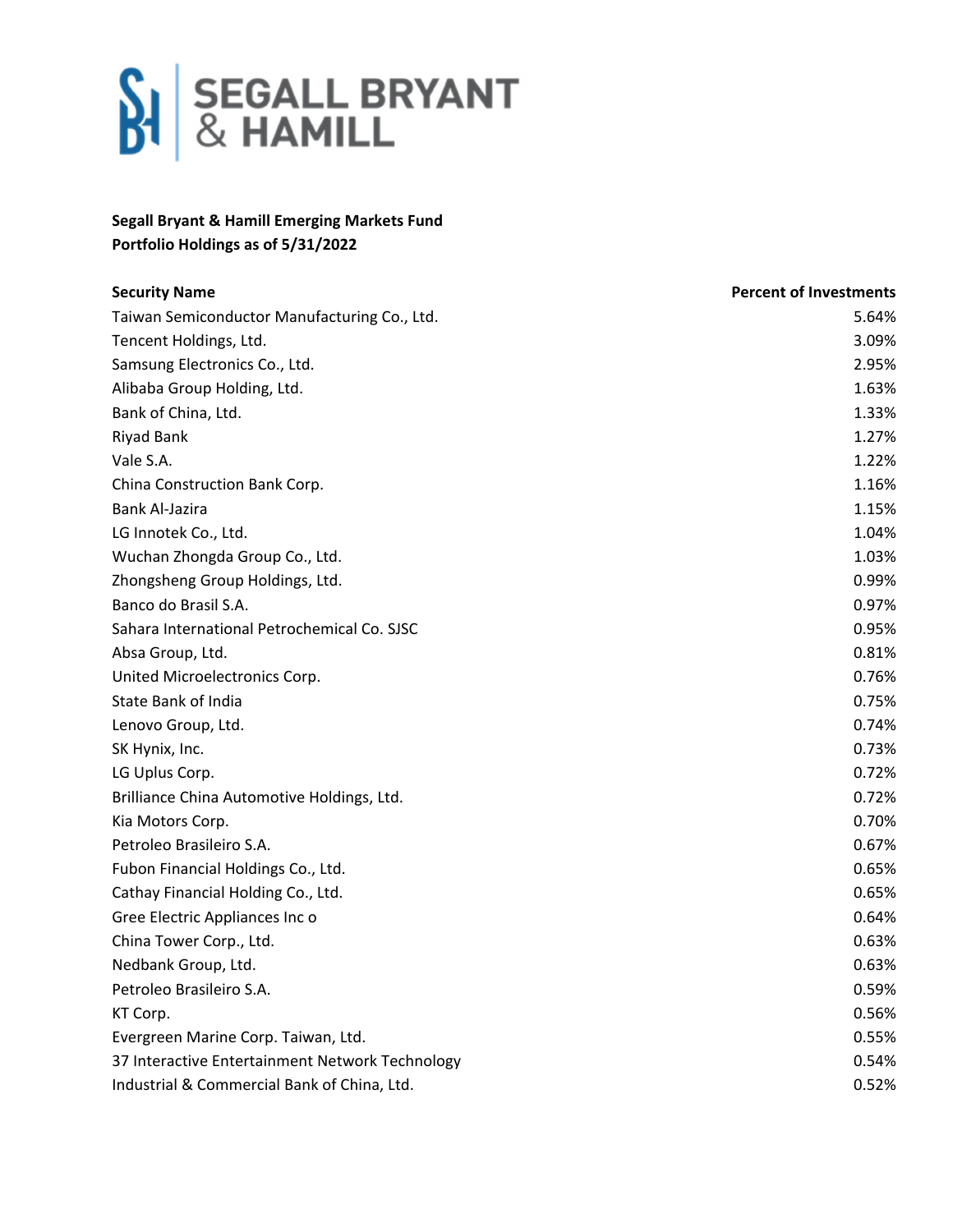

| <b>Security Name</b>                           | <b>Percent of Investments</b> |
|------------------------------------------------|-------------------------------|
| Oil & Natural Gas Corp., Ltd.                  | 0.52%                         |
| Banco Bradesco S.A.                            | 0.52%                         |
| Commercial Bank P.S.Q.C. (The)                 | 0.52%                         |
| ASE Industrial Holding Co., Ltd.               | 0.50%                         |
| <b>Emirates NBD Bank PJSC</b>                  | 0.49%                         |
| LX Semicon Co., Ltd.                           | 0.48%                         |
| Sinopharm Group Co., Ltd.                      | 0.48%                         |
| Bank of Communications Co., Ltd.               | 0.47%                         |
| Hinduja Global Solutions, Ltd.                 | 0.46%                         |
| Redington India, Ltd.                          | 0.46%                         |
| eClerx Services, Ltd.                          | 0.46%                         |
| Consun Pharmaceutical Group, Ltd.              | 0.45%                         |
| HMM Co., Ltd.                                  | 0.45%                         |
| JBS S.A.                                       | 0.45%                         |
| Bangkok Chain Hospital PCL                     | 0.44%                         |
| Xinhua Winshare Publishing and Media Co., Ltd. | 0.44%                         |
| ASUSTek Computer, Inc.                         | 0.44%                         |
| Novatek Microelectronics Corp.                 | 0.44%                         |
| América Móvil S.A.B. de C.V.                   | 0.43%                         |
| NTPC, Ltd.                                     | 0.43%                         |
| Tongwei Group Co., Ltd.                        | 0.43%                         |
| Indus Towers, Ltd.                             | 0.43%                         |
| Samsung Electronics Co., Ltd.                  | 0.43%                         |
| Coal India, Ltd.                               | 0.42%                         |
| CITIC, Ltd.                                    | 0.42%                         |
| Sibanye-Stillwater, Ltd.                       | 0.42%                         |
| APT Satellite Holdings, Ltd.                   | 0.42%                         |
| Grupo Comercial Chedraui S.A. de C.V.          | 0.41%                         |
| Kingboard Holdings, Ltd.                       | 0.41%                         |
| China Harmony New Energy Auto Holding, Ltd.    | 0.40%                         |
| Reliance Industries, Ltd.                      | 0.40%                         |
| CTBC Financial Holding Co., Ltd.               | 0.40%                         |
| Yang Ming Marine Transport Corp.               | 0.39%                         |
| China Modern Dairy Holdings, Ltd.              | 0.39%                         |
| Dali Foods Group Company Ltd.                  | 0.39%                         |
| REC, Ltd.                                      | 0.39%                         |
| China South Publishing & Media Group Co., Ltd. | 0.39%                         |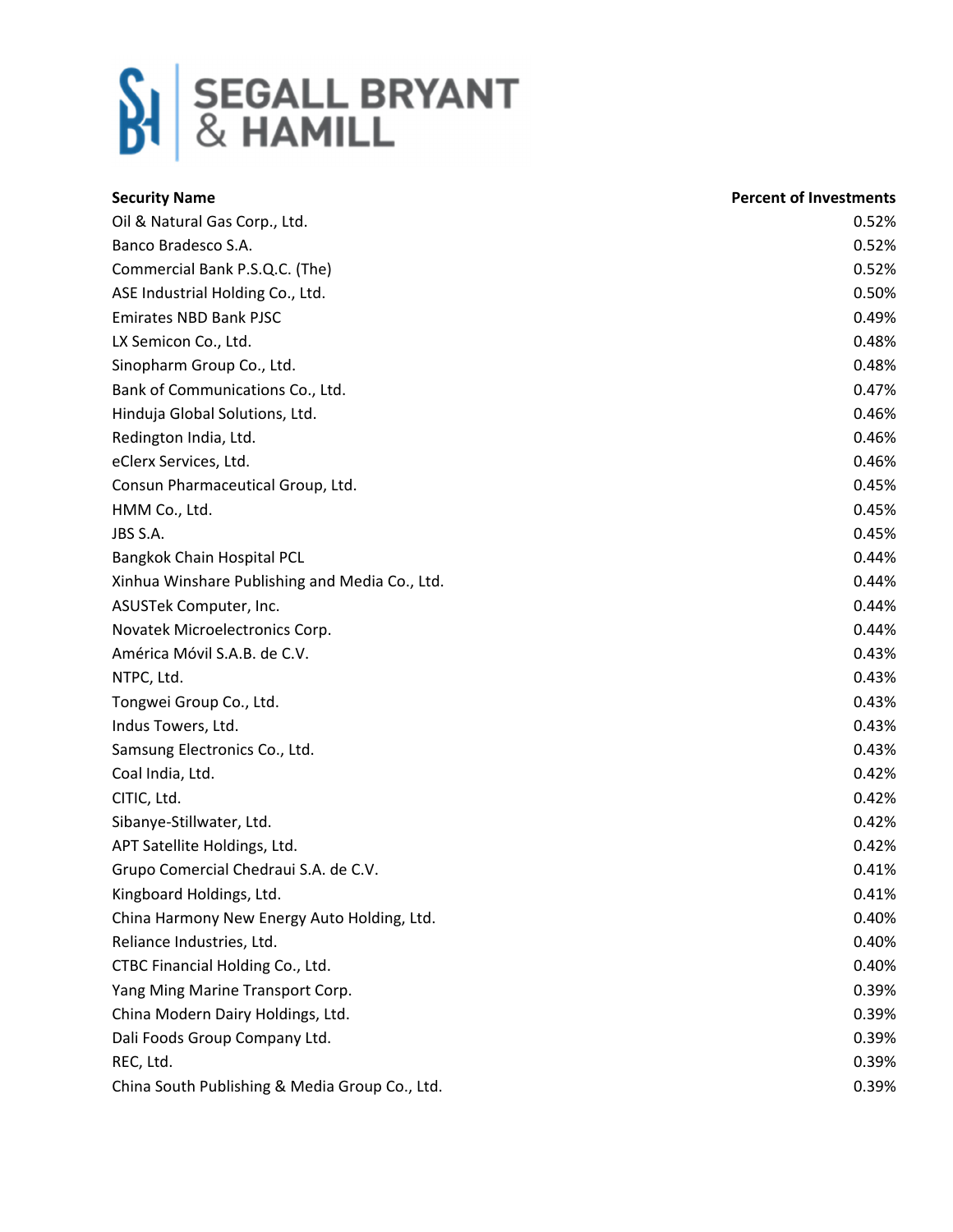

| <b>Security Name</b>                      | <b>Percent of Investments</b> |
|-------------------------------------------|-------------------------------|
| <b>POSCO</b>                              | 0.39%                         |
| Industries Qatar Q.S.C.                   | 0.38%                         |
| China Shineway Pharmaceutical Group, Ltd. | 0.38%                         |
| Skyworth Group, Ltd.                      | 0.38%                         |
| China Shenhua Energy Co., Ltd.            | 0.37%                         |
| <b>Bank of Baroda</b>                     | 0.37%                         |
| Hana Financial Group, Inc.                | 0.37%                         |
| Zhen Ding Technology Holdings, Ltd.       | 0.37%                         |
| Power Grid Corp. of India, Ltd.           | 0.36%                         |
| PLDT, Inc.                                | 0.36%                         |
| NetDragon Websoft Holdings, Ltd.          | 0.35%                         |
| China Medical System Holdings, Ltd.       | 0.35%                         |
| BAIC Motor Corp., Ltd.                    | 0.34%                         |
| Meituan                                   | 0.34%                         |
| China Everbright Bank Co., Ltd.           | 0.34%                         |
| Weigiao Textile Co.                       | 0.34%                         |
| KB Financial Group, Inc.                  | 0.34%                         |
| <b>Gulf Bank of KSCP</b>                  | 0.34%                         |
| Gerdau S.A.                               | 0.32%                         |
| Oracle Financial Services Software, Ltd.  | 0.32%                         |
| Powertech Technology, Inc.                | 0.32%                         |
| Shinhan Financial Group Co., Ltd.         | 0.32%                         |
| Naspers, Ltd.                             | 0.32%                         |
| Caplin Point Laboratories, Ltd.           | 0.31%                         |
| <b>SABIC Agri-Nutrients Company</b>       | 0.31%                         |
| Eeka Fashion Holdings, Ltd.               | 0.30%                         |
| COSCO SHIPPING Holdings Co., Ltd.         | 0.30%                         |
| Cencosud S.A.                             | 0.29%                         |
| LG Corp.                                  | 0.29%                         |
| MTN Group, Ltd.                           | 0.29%                         |
| Qingling Motors Co., Ltd.                 | 0.29%                         |
| Sino-Ocean Group Holding, Ltd.            | 0.28%                         |
| Beijing Enterprises Holdings, Ltd.        | 0.28%                         |
| Marfrig Global Foods S.A.                 | 0.27%                         |
| Shaanxi Coal Industry Co., Ltd.           | 0.26%                         |
| Hindustan Petroleum Corp., Ltd.           | 0.26%                         |
| Xingda International Holdings, Ltd.       | 0.26%                         |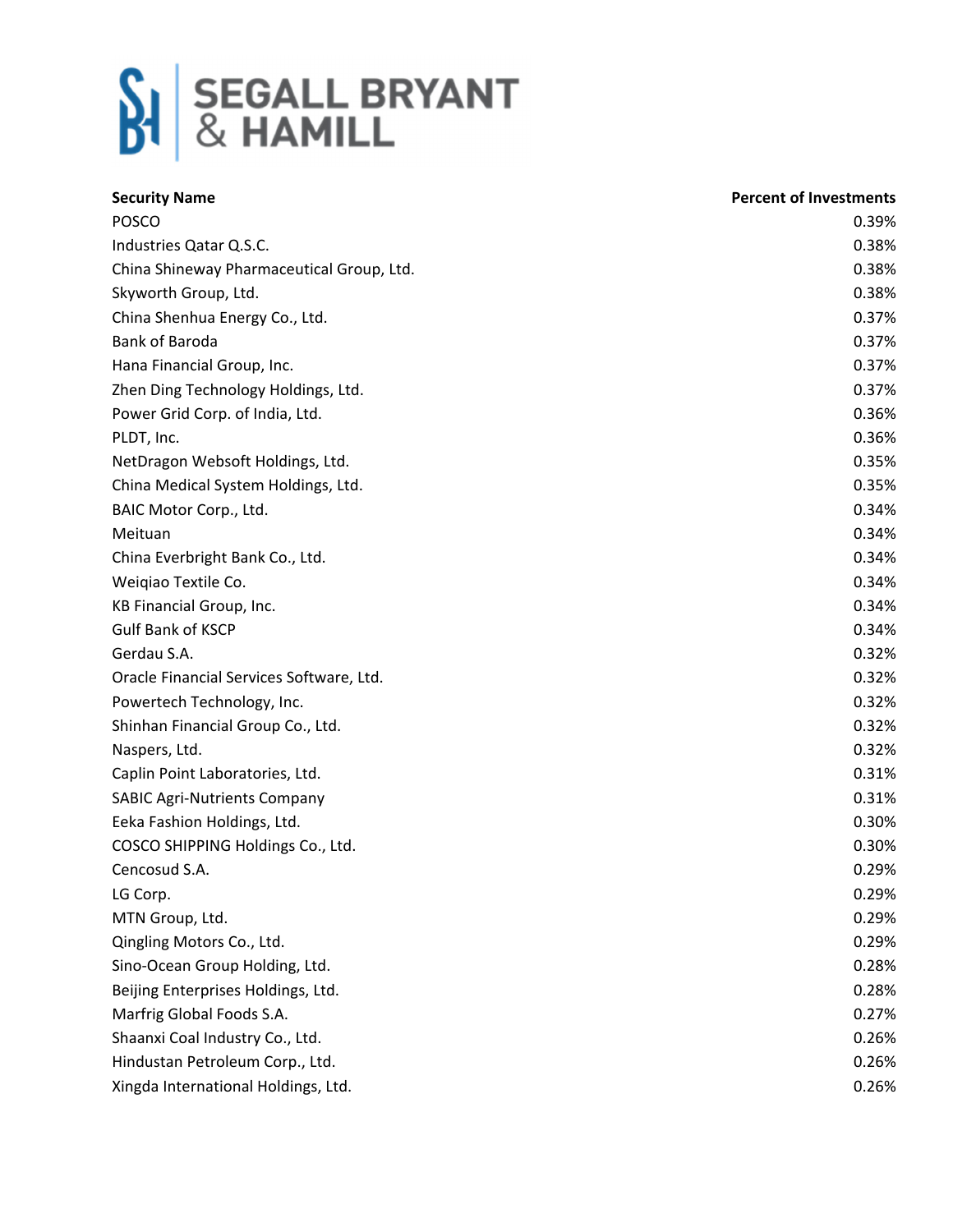

| <b>Security Name</b>                                   | <b>Percent of Investments</b> |
|--------------------------------------------------------|-------------------------------|
| SD Biosensor, Inc.                                     | 0.26%                         |
| Kunlun Energy Co., Ltd.                                | 0.26%                         |
| FAW Jiefang Group Co., Ltd.                            | 0.25%                         |
| Powszechna Kasa Oszczednosci Bank Polski S.A.          | 0.25%                         |
| China Yongda Automobiles Services Holdings, Ltd.       | 0.25%                         |
| Shanghai International Port Group Co., Ltd.            | 0.25%                         |
| TA Chen Stainless Pipe Co., Ltd.                       | 0.25%                         |
| ITC, Ltd.                                              | 0.24%                         |
| Power Finance Corp., Ltd.                              | 0.24%                         |
| Dago New Energy Corp.                                  | 0.24%                         |
| Godfrey Phillips India, Ltd.                           | 0.24%                         |
| Petronas Chemicals Group Bhd                           | 0.24%                         |
| Vedanta, Ltd.                                          | 0.24%                         |
| Media Nusantara Citra Tbk P.T.                         | 0.23%                         |
| Agricultural Bank of China, Ltd.                       | 0.23%                         |
| Saudi Arabian Oil Co.                                  | 0.23%                         |
| Orbia Advance Corp. S.A.B. de C.V.                     | 0.22%                         |
| Korea Gas Corp.                                        | 0.22%                         |
| <b>Emirates Telecommunications Group Co. PJSC</b>      | 0.22%                         |
| JSW Steel, Ltd.                                        | 0.21%                         |
| Thai Stanley Electric PCL                              | 0.21%                         |
| Yanzhou Coal Mining Co., Ltd.                          | 0.21%                         |
| Aboitiz Power Corp.                                    | 0.21%                         |
| Itausa - Investimentos Itau S.A.                       | 0.21%                         |
| Astra International Tbk P.T.                           | 0.20%                         |
| Kasikornbank PCL                                       | 0.20%                         |
| Orion Holdings Corp.                                   | 0.20%                         |
| Bank of Chongqing Co., Ltd.                            | 0.20%                         |
| Bank Pembangunan Daerah Jawa Barat Dan Banten Tbk P.T. | 0.19%                         |
| <b>Emaar Properties PJSC</b>                           | 0.19%                         |
| Iochpe-Maxion S.A.                                     | 0.19%                         |
| Hyundai Steel Co., Ltd.                                | 0.19%                         |
| RHB Bank Bhd                                           | 0.19%                         |
| Indorama Ventures PCL                                  | 0.19%                         |
| JB Financial Group Co., Ltd.                           | 0.19%                         |
| Bank Mandiri Tbk P.T.                                  | 0.19%                         |
| PICC Property & Casualty Co., Ltd.                     | 0.18%                         |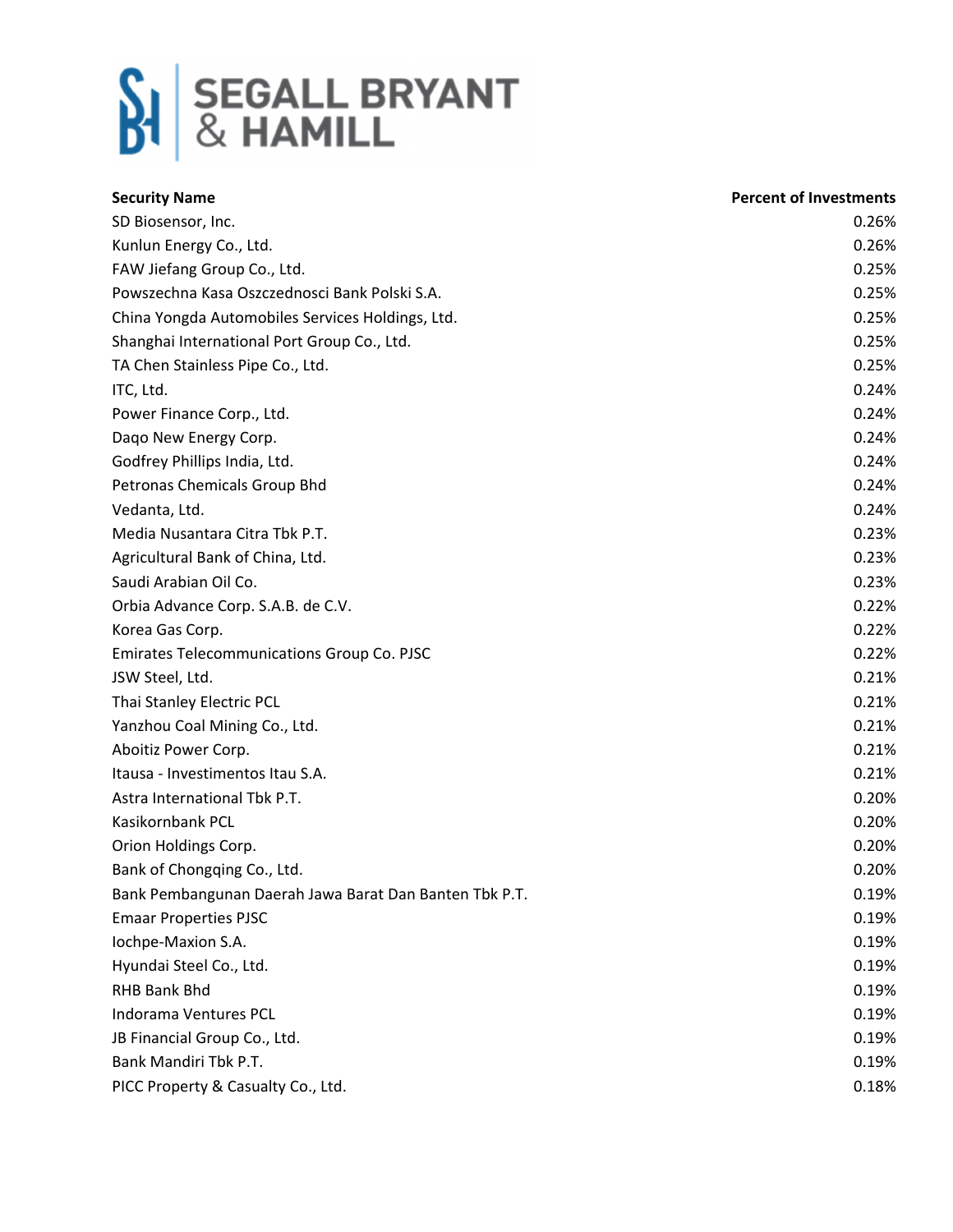

| <b>Security Name</b>                     | <b>Percent of Investments</b> |
|------------------------------------------|-------------------------------|
| Abu Dhabi Commercial Bank PJSC           | 0.18%                         |
| Cheng Uei Precision Industry Co., Ltd.   | 0.18%                         |
| Industrias Penoles S.A.B. de C.V.        | 0.18%                         |
| Tata Investment Corp., Ltd.              | 0.18%                         |
| Bank CIMB Niaga Tbk P.T.                 | 0.18%                         |
| <b>Indian Bank</b>                       | 0.18%                         |
| Etihad Etisalat Co.                      | 0.18%                         |
| Sasol, Ltd.                              | 0.18%                         |
| Arvind, Ltd.                             | 0.18%                         |
| Youngone Corp.                           | 0.17%                         |
| Canara Bank                              | 0.17%                         |
| Hindalco Industries, Ltd.                | 0.17%                         |
| Indian Oil Corp., Ltd.                   | 0.17%                         |
| Eurobank Ergasias S.A.                   | 0.17%                         |
| Dalmia Bharat Sugar & Industries, Ltd.   | 0.17%                         |
| Cia Sud Americana de Vapores S.A.        | 0.17%                         |
| Vestel Elektronik Sanayi ve Ticaret A.S. | 0.17%                         |
| Indofood Sukses Makmur Tbk P.T.          | 0.17%                         |
| Raymond, Ltd.                            | 0.17%                         |
| Vardhman Textiles, Ltd.                  | 0.17%                         |
| Mahindra CIE Automotive, Ltd.            | 0.17%                         |
| ALFA S.A.B de C.V.                       | 0.17%                         |
| Eastern Co. SAE                          | 0.17%                         |
| China Overseas Grand Oceans Group, Ltd.  | 0.17%                         |
| Mobile TeleSystems PJSC                  | 0.17%                         |
| Eregli Demir ve Celik Fabrikalari TAS    | 0.17%                         |
| Tianneng Power International, Ltd.       | 0.17%                         |
| Siyaram Silk Mills Ltd.                  | 0.17%                         |
| PTT Exploration & Production PCL         | 0.17%                         |
| Kuala Lumpur Kepong Berhad               | 0.16%                         |
| Pegatron Corp.                           | 0.16%                         |
| China Petroleum & Chemical Corp.         | 0.16%                         |
| DTR Automotive Corp.                     | 0.16%                         |
| Ecopetrol S.A.                           | 0.16%                         |
| China CITIC Bank Corp., Ltd.             | 0.16%                         |
| China Overseas Land & Investment, Ltd.   | 0.16%                         |
| African Rainbow Minerals, Ltd.           | 0.16%                         |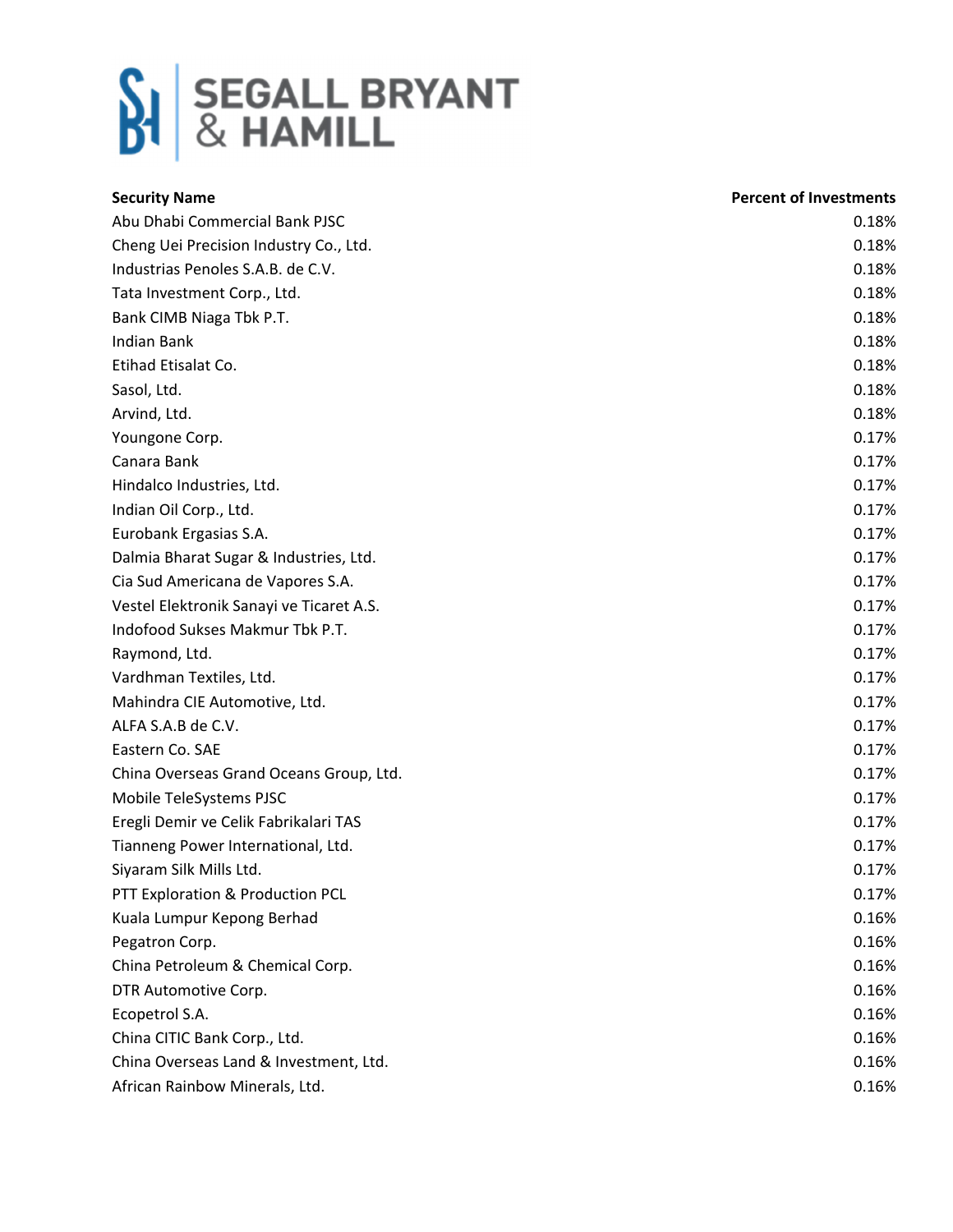

| <b>Security Name</b>                                 | <b>Percent of Investments</b> |
|------------------------------------------------------|-------------------------------|
| Kasikornbank PCL                                     | 0.16%                         |
| Anhui Conch Cement Co., Ltd.                         | 0.16%                         |
| Tech Mahindra, Ltd.                                  | 0.16%                         |
| Saudi Electricity Co.                                | 0.16%                         |
| FAR EASTONE TELECOMM CO L                            | 0.16%                         |
| NMDC, Ltd.                                           | 0.16%                         |
| China Railway Group, Ltd.                            | 0.15%                         |
| Exxaro Resources, Ltd.                               | 0.15%                         |
| Alpek S.A.B de C.V.                                  | 0.15%                         |
| PTT PCL                                              | 0.15%                         |
| Kumho Petrochemical Co., Ltd.                        | 0.15%                         |
| Zijin Mining Group Co., Ltd.                         | 0.15%                         |
| Tata Steel, Ltd.                                     | 0.15%                         |
| Interojo Company Ltd.                                | 0.15%                         |
| Woori Financial Group, Inc.                          | 0.15%                         |
| Windbond Electronics Corp.                           | 0.15%                         |
| Kumba Iron Ore, Ltd.                                 | 0.14%                         |
| Hindustan Zinc, Ltd.                                 | 0.14%                         |
| BanColombia S.A.                                     | 0.14%                         |
| China Coal Energy Co., Ltd.                          | 0.14%                         |
| Adira Dinamika Multi Finance Tbk P.T.                | 0.14%                         |
| China Resources Power Holdings Co., Ltd.             | 0.14%                         |
| VANGAURD INTERNATIONAL SEMICONDUCTOR CORPORATION     | 0.14%                         |
| Hung Ching Development & Construction Co., Ltd.      | 0.14%                         |
| <b>Oriental Holdings Bhd</b>                         | 0.14%                         |
| Gujarat Narmada Valley Fertilizers & Chemicals, Ltd. | 0.13%                         |
| Youngone Holdings Co., Ltd.                          | 0.13%                         |
| Bank Polska Kasa Opieki S.A.                         | 0.13%                         |
| Central Reinsurance Co., Ltd.                        | 0.13%                         |
| China Lilang, Ltd.                                   | 0.12%                         |
| China National Building Material Co., Ltd.           | 0.12%                         |
| Hey Song Corp.                                       | 0.12%                         |
| Kim Loong Resources Bhd                              | 0.12%                         |
| Concentradora Hipotecaria SAPI de C.V.               | 0.12%                         |
| Malaysia Building Society Bhd                        | 0.12%                         |
| Himatsingka Seide, Ltd.                              | 0.12%                         |
| LF Corp.                                             | 0.12%                         |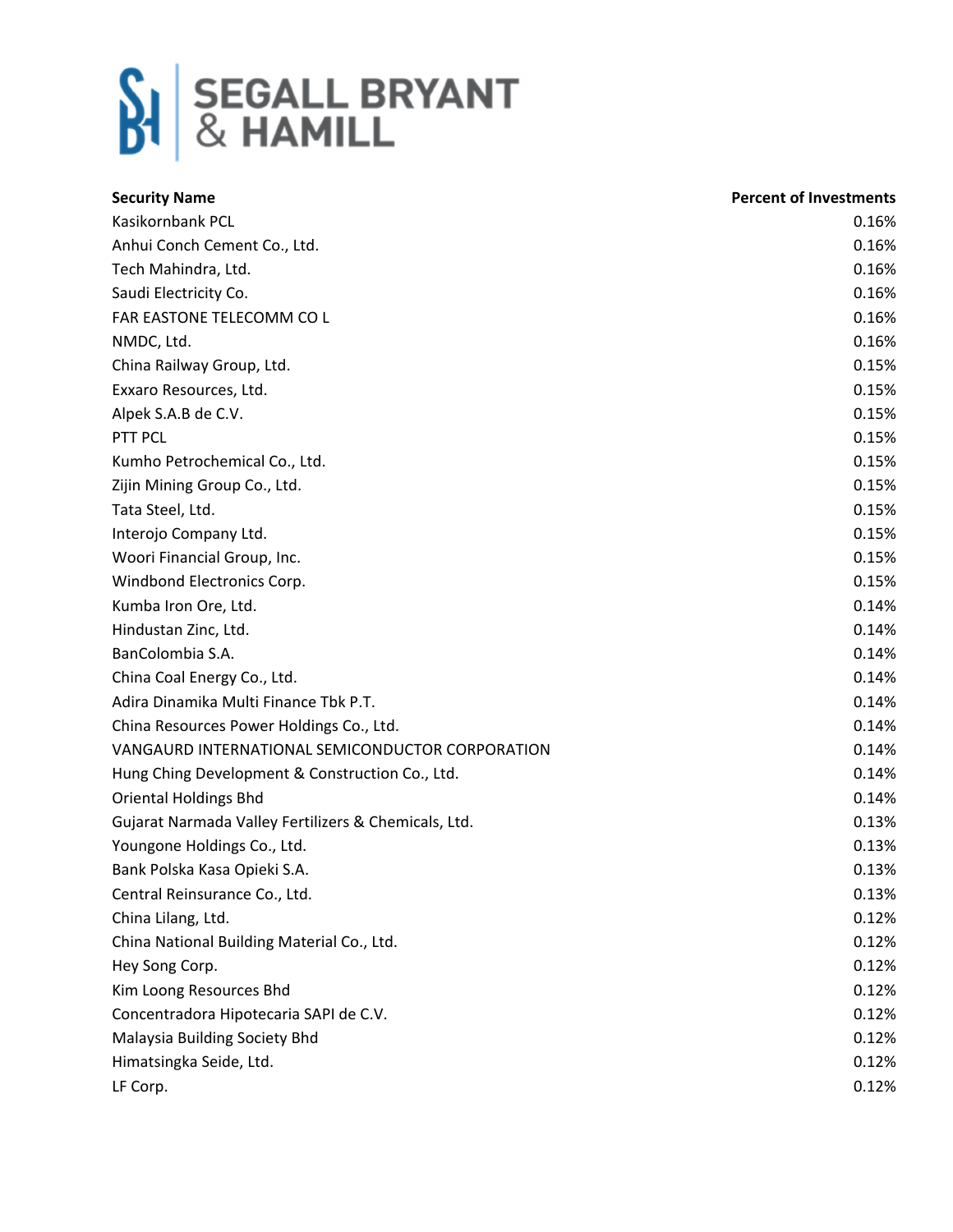

| <b>Security Name</b>                             | <b>Percent of Investments</b> |
|--------------------------------------------------|-------------------------------|
| Telecom Egypt Co.                                | 0.12%                         |
| Taiwan PCB Techvest Co., Ltd.                    | 0.12%                         |
| 361 Degrees International, Ltd.                  | 0.12%                         |
| Quinenco S.A.                                    | 0.12%                         |
| GAIL India, Ltd.                                 | 0.12%                         |
| Legend Holdings Corp.                            | 0.11%                         |
| Nanya Technology Corp.                           | 0.11%                         |
| China Railway Group, Ltd.                        | 0.11%                         |
| Allcargo Logistics, Ltd.                         | 0.11%                         |
| Want Want China Holdings, Ltd.                   | 0.11%                         |
| DMCI Holdings, Inc.                              | 0.11%                         |
| Cia Siderurgica Nacional S.A.                    | 0.11%                         |
| Tharisa PLC                                      | 0.11%                         |
| <b>Matrix Concepts Holdings Bhd</b>              | 0.11%                         |
| Dubai Islamic Bank PJSC                          | 0.11%                         |
| Indoco Remedies, Ltd.                            | 0.11%                         |
| Farglory Land Development Co., Ltd.              | 0.11%                         |
| Transport Corp. of India, Ltd.                   | 0.10%                         |
| People's Insurance Co. Group of China (The)      | 0.10%                         |
| China Foods, Ltd.                                | 0.10%                         |
| China Reinsurance Group Corp.                    | 0.10%                         |
| Compeq Manufacturing Co., Ltd.                   | 0.10%                         |
| Bajaj Holdings & Investment, Ltd.                | 0.10%                         |
| Samyang Holdings Corp.                           | 0.10%                         |
| China Motor Corp.                                | 0.10%                         |
| Taiwan Hon Chuan Enterprise Co., Ltd.            | 0.10%                         |
| Sawit Sumbermas Sarana Tbk P.T.                  | 0.10%                         |
| Bank of Beijing Co., Ltd.                        | 0.10%                         |
| Cia de Saneamento do Parana                      | 0.10%                         |
| Hannstar Board Corp                              | 0.10%                         |
| Asia Polymer Corp.                               | 0.10%                         |
| Anhui Expressway Co., Ltd.                       | 0.10%                         |
| ChipMOS Technologies, Inc.                       | 0.10%                         |
| Indo Count Industries, Ltd.                      | 0.10%                         |
| Halla Holdings Corp.                             | 0.10%                         |
| China Railway Signal & Communication Corp., Ltd. | 0.10%                         |
| China Everbright International, Ltd.             | 0.09%                         |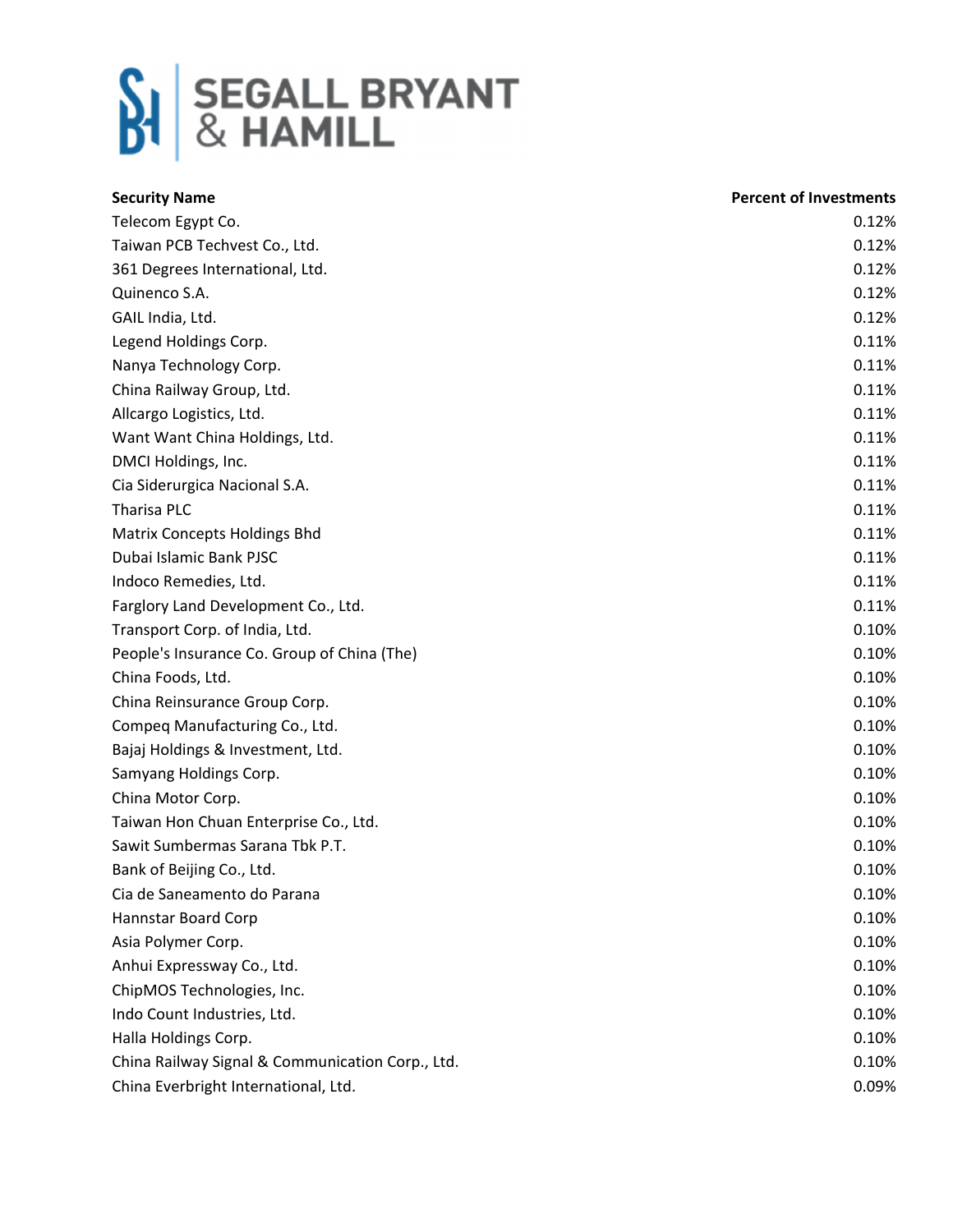

| <b>Security Name</b>                                                       | <b>Percent of Investments</b> |
|----------------------------------------------------------------------------|-------------------------------|
| United Tractors Tbk P.T.                                                   | 0.09%                         |
| China Shenhua Energy Co., Ltd.                                             | 0.09%                         |
| Bank of Jiangsu Co., Ltd.                                                  | 0.09%                         |
| China Hongqiao Group, Ltd.                                                 | 0.09%                         |
| Chongqing Rural Commercial Bank Co., Ltd.                                  | 0.09%                         |
| Grupo Industrial Saltillo S.A.B. de C.V.                                   | 0.09%                         |
| Dawnrays Pharmaceutical Holdings, Ltd.                                     | 0.09%                         |
| COSCO SHIPPING Holdings Co., Ltd.                                          | 0.09%                         |
| Global Mixed-Mode Technology, Inc.                                         | 0.09%                         |
| Shandong Hualu Hengsheng Chemical Co., Ltd.                                | 0.09%                         |
| VRL Logistics, Ltd.                                                        | 0.09%                         |
| Chambal Fertilisers and Chemicals, Ltd.                                    | 0.09%                         |
| Indiabulls Housing Finance, Ltd.                                           | 0.09%                         |
| Chipbond Technology Corp.                                                  | 0.08%                         |
| Banco Santander Mexico S.A. Institucion de Banca Multiple Grupo Financiero |                               |
| Santand                                                                    | 0.08%                         |
| Ta Ann Holdings Bhd                                                        | 0.08%                         |
| Gentera S.A.B. de C.V.                                                     | 0.08%                         |
| ArcelorMittal South Africa, Ltd.                                           | 0.08%                         |
| Simplo Technology Co., Ltd.                                                | 0.08%                         |
| Wistron Corp.                                                              | 0.08%                         |
| National Bank of Greece S.A.                                               | 0.08%                         |
| LX International Corp.                                                     | 0.08%                         |
| Regional Container Lines PCL                                               | 0.08%                         |
| Sun Pharmaceutical Industries, Ltd.                                        | 0.08%                         |
| KT Skylife Co., Ltd.                                                       | 0.08%                         |
| Astro Malaysia Holdings Bhd                                                | 0.08%                         |
| Yanzhou Coal Mining Co., Ltd.                                              | 0.08%                         |
| Perusahaan Perkebunan London Sumatra Tbk P.T.                              | 0.08%                         |
| Mercuries & Associates Holding, Ltd.                                       | 0.08%                         |
| UPL, Ltd.                                                                  | 0.08%                         |
| Gigabyte Technology Co., Ltd.                                              | 0.08%                         |
| Bukit Asam Tbk P.T.                                                        | 0.08%                         |
| <b>Reinet Investments SCA</b>                                              | 0.08%                         |
| Primax Electronics, Ltd.                                                   | 0.07%                         |
| TV18 Broadcast Ltd.                                                        | 0.07%                         |
| Empresa Nacional de Telecomunicaciones S.A.                                | 0.07%                         |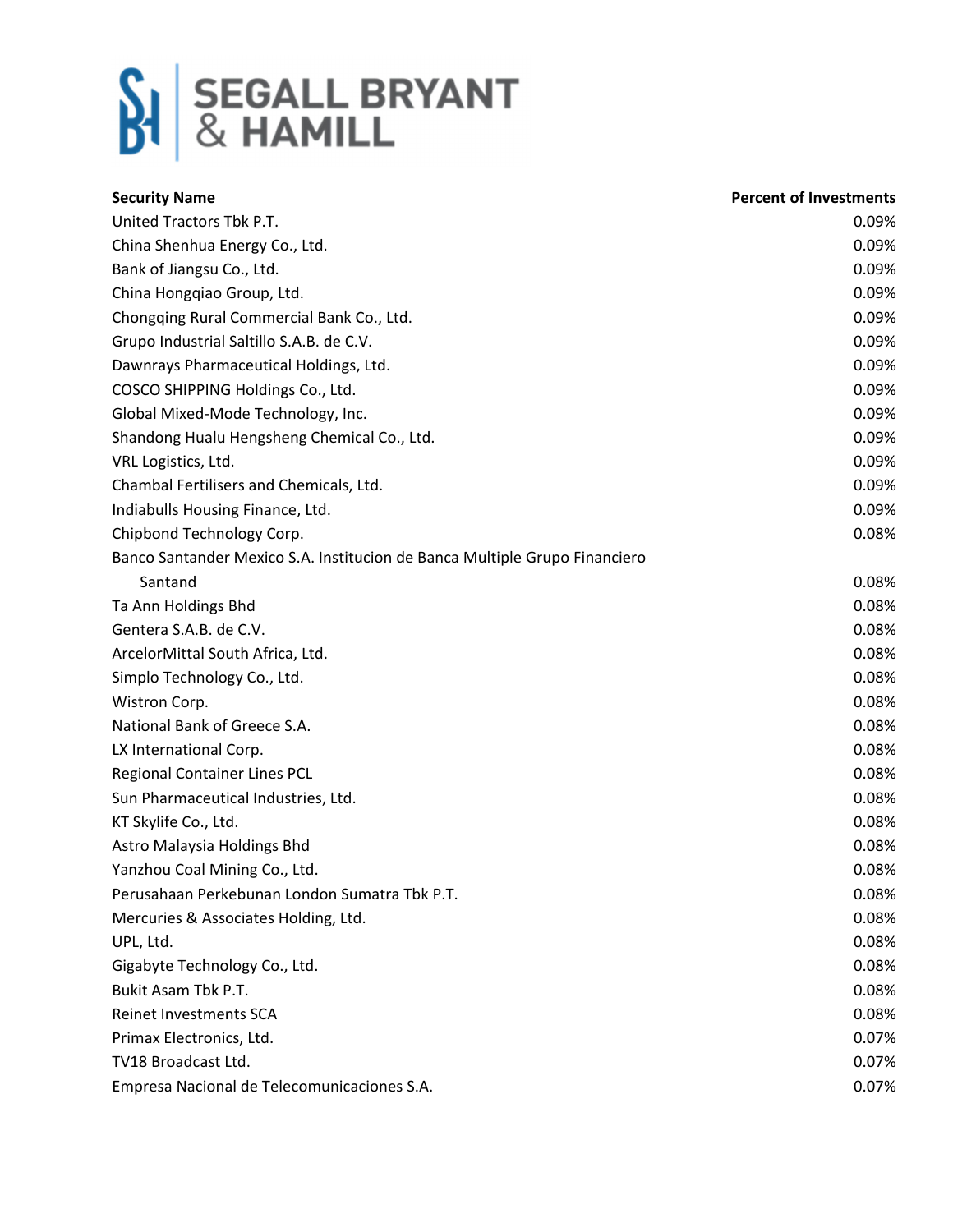

| <b>Security Name</b>                            | <b>Percent of Investments</b> |
|-------------------------------------------------|-------------------------------|
| Hoshine Silicon Industry Company Ltd.           | 0.07%                         |
| General Interface Solution Holding, Ltd.        | 0.07%                         |
| Satellite Chemical Co., Ltd.                    | 0.07%                         |
| Shinyoung Securities Co., Ltd.                  | 0.07%                         |
| Luxi Chemical Group Co., Ltd.                   | 0.07%                         |
| China Banking Corp.                             | 0.07%                         |
| Precious Shipping PCL                           | 0.07%                         |
| TV Today Network, Ltd.                          | 0.07%                         |
| WT Microelectronics Co., Ltd.                   | 0.07%                         |
| DB Corp., Ltd.                                  | 0.07%                         |
| Radiant Opto-Electronics Corp.                  | 0.07%                         |
| Kinsus Interconnect Technology Corporation      | 0.07%                         |
| Hong Leong Financial Group Bhd                  | 0.07%                         |
| KRBL, Ltd.                                      | 0.07%                         |
| Shinkong Insurance Co., Ltd.                    | 0.07%                         |
| Agricultural Bank of China Limited              | 0.07%                         |
| Pan Ocean Co., Ltd.                             | 0.07%                         |
| Repco Home Finance, Ltd.                        | 0.07%                         |
| Digital China Holdings Limited                  | 0.07%                         |
| <b>BenQ Materials Corporation</b>               | 0.07%                         |
| PERUSAHAAN GAS NEGARA PERSER                    | 0.07%                         |
| CAP S.A.                                        | 0.07%                         |
| Dharma Satya Nusantara Tbk P.T.                 | 0.07%                         |
| Banco ABC Brasil S.A.                           | 0.07%                         |
| Lingkaran Trans Kota Holdings Bhd               | 0.07%                         |
| Intercorp Financial Services, Inc.              | 0.07%                         |
| <b>AFFIN Bank Bhd</b>                           | 0.07%                         |
| Greenland Holdings Corp., Ltd.                  | 0.07%                         |
| Dipula Income Fund, Ltd.                        | 0.07%                         |
| Jagran Prakashan, Ltd.                          | 0.07%                         |
| Golden Eagle Retail Group, Ltd.                 | 0.06%                         |
| PTC India, Ltd.                                 | 0.06%                         |
| Shinkong Synthetic Fibers Corp.                 | 0.06%                         |
| Hubei Xingfa Chemicals Group Co., Ltd.          | 0.06%                         |
| Datang International Power Generation Co., Ltd. | 0.06%                         |
| Huaxia Bank Co., Ltd.                           | 0.06%                         |
| Bank of Communications Company Ltd.             | 0.06%                         |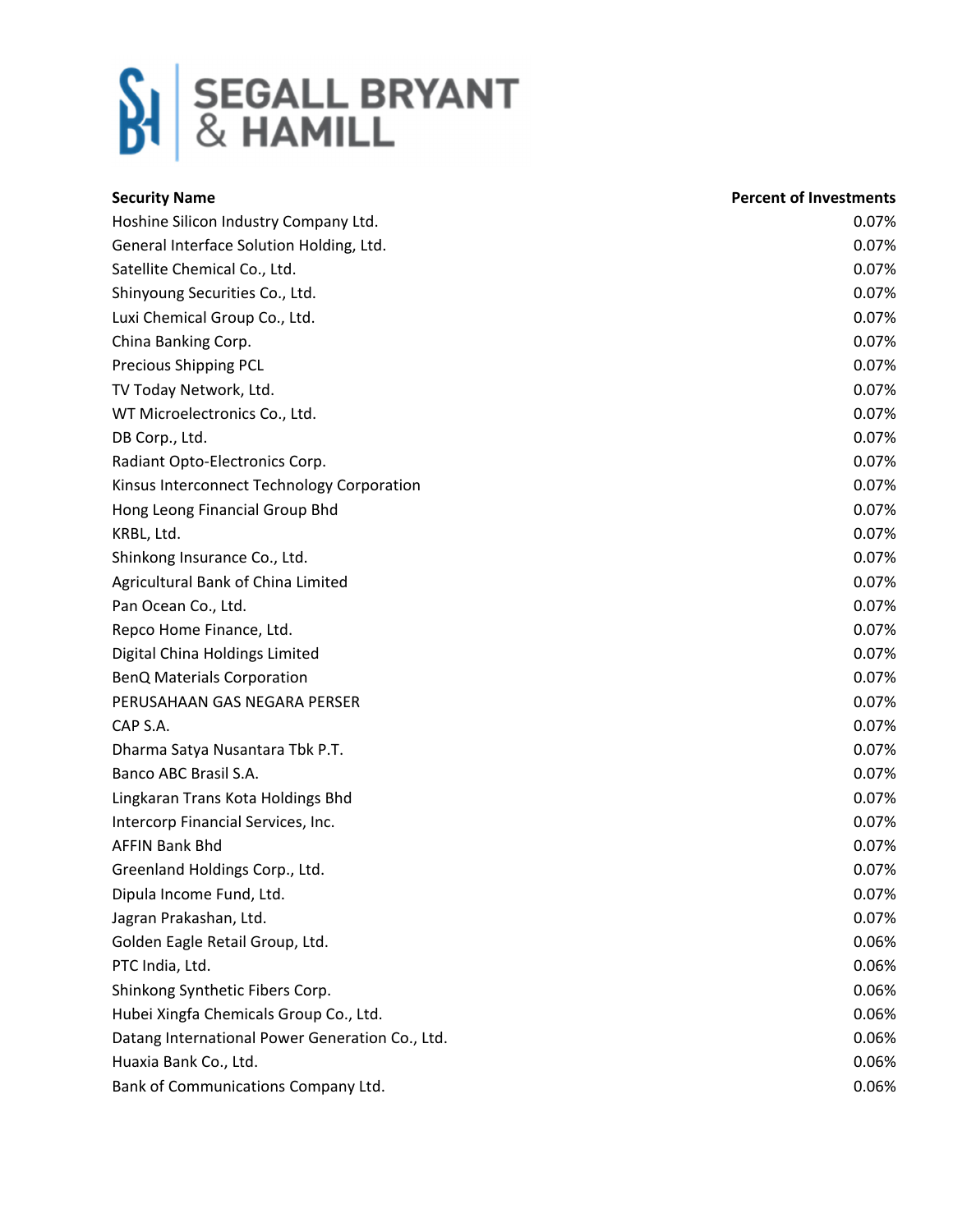

| <b>Security Name</b>                                     | <b>Percent of Investments</b> |
|----------------------------------------------------------|-------------------------------|
| KAP Industrial Holdings, Ltd.                            | 0.06%                         |
| CESC, Ltd.                                               | 0.06%                         |
| LUX Industries, Ltd.                                     | 0.06%                         |
| Greenland Hong Kong Holdings, Ltd.                       | 0.06%                         |
| Eco World Development Group Bhd                          | 0.06%                         |
| Yangtze Optical Fibre and Cable Joint Stock Ltd.         | 0.06%                         |
| Nava Bharat Ventures Ltd                                 | 0.06%                         |
| GEMDALE PROPERTIES AND INVESTMENT CORP                   | 0.06%                         |
| Sun TV Network, Ltd.                                     | 0.06%                         |
| Sigurd Microelectronics Corp.                            | 0.06%                         |
| Yunnan Tin Co., Ltd.                                     | 0.06%                         |
| Huaneng Power International, Inc.                        | 0.06%                         |
| China Everbright Water, Ltd.                             | 0.06%                         |
| Apar Industries, Ltd.                                    | 0.06%                         |
| Hap Seng Plantations Holdings Bhd                        | 0.06%                         |
| Truworths International, Ltd.                            | 0.06%                         |
| Samchully Co Ltd                                         | 0.06%                         |
| Sichuan Hebang Biotechnology Co., Ltd.                   | 0.06%                         |
| <b>AP Thailand PCL</b>                                   | 0.06%                         |
| CJ Freshway Corp.                                        | 0.06%                         |
| King Yuan Electronics Co., Ltd.                          | 0.06%                         |
| Metallurgical Corp. of China, Ltd.                       | 0.06%                         |
| Shenzhen Expressway Co., Ltd.                            | 0.06%                         |
| Chicony Electronics Co., Ltd.                            | 0.06%                         |
| Greatek Electronics, Inc.                                | 0.06%                         |
| Cosco Capital, Inc.                                      | 0.06%                         |
| Ferreycorp S.A.A.                                        | 0.06%                         |
| Banque Saudi Fransi                                      | 0.06%                         |
| China Communications Services Corp., Ltd.                | 0.06%                         |
| China Galaxy Securities Co., Ltd.                        | 0.06%                         |
| <b>Origin Property PCL</b>                               | 0.06%                         |
| LOTTE Fine Chemical Co., Ltd.                            | 0.06%                         |
| Kardemir Karabuk Demir Celik Sanayi ve Ticaret A.S.      | 0.06%                         |
| Zhejiang Expressway Co., Ltd.                            | 0.06%                         |
| Apex International Co., Ltd.                             | 0.06%                         |
| First Philippine Holdings Corp.                          | 0.06%                         |
| Tianjin Capital Environmental Protection Group Co., Ltd. | 0.06%                         |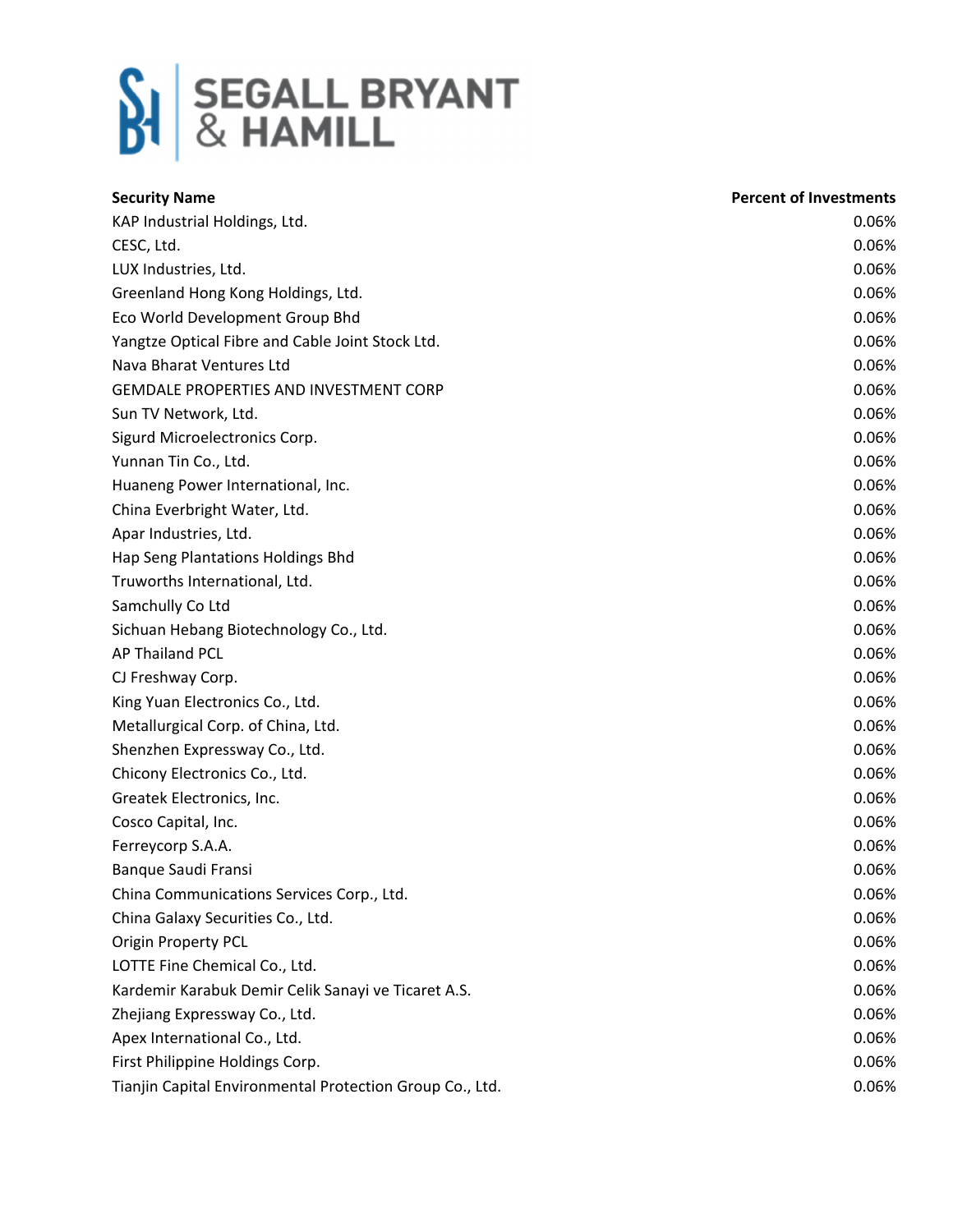

| <b>Security Name</b>                                   | <b>Percent of Investments</b> |
|--------------------------------------------------------|-------------------------------|
| Guangzhou Baiyunshan Pharmaceutical Co., Ltd.          | 0.06%                         |
| Partron Co., Ltd.                                      | 0.06%                         |
| Supreme Electronics Co., Ltd.                          | 0.05%                         |
| Turkiye Is Bankasi A.S.                                | 0.05%                         |
| Akbank T.A.S.                                          | 0.05%                         |
| Innodisk Corp.                                         | 0.05%                         |
| SJVN, Ltd.                                             | 0.05%                         |
| <b>Bank of Greece</b>                                  | 0.05%                         |
| Bank of India                                          | 0.05%                         |
| Asia Vital Components Co., Ltd.                        | 0.05%                         |
| Macronix International Co., Ltd.                       | 0.05%                         |
| Seohee Construction Co., Ltd.                          | 0.05%                         |
| 3SBio, Inc.                                            | 0.05%                         |
| Taiwan Surface Mounting Technology Corp.               | 0.05%                         |
| Astral Foods, Ltd.                                     | 0.05%                         |
| Wasion Holdings, Ltd.                                  | 0.05%                         |
| Almarai Co. JSC                                        | 0.05%                         |
| Hyundai Glovis Co., Ltd.                               | 0.05%                         |
| Supalai PCL                                            | 0.05%                         |
| China Cinda Asset Management Co., Ltd.                 | 0.05%                         |
| Kiatnakin Phatra Bank PCL                              | 0.05%                         |
| Sitronix Technology Corp.                              | 0.05%                         |
| Thai Union Group PCL                                   | 0.05%                         |
| Lotus Pharmaceutical Co., Ltd.                         | 0.05%                         |
| Kerjaya Prospek Group Bhd                              | 0.05%                         |
| Karur Vysya Bank Ltd.                                  | 0.05%                         |
| Kingdom Development Co., Ltd.                          | 0.05%                         |
| <b>Goldsun Building Materials Co</b>                   | 0.05%                         |
| Sarawak Oil Palms Bhd                                  | 0.05%                         |
| Federal Bank, Ltd.                                     | 0.05%                         |
| SIMMTECH Co., Ltd.                                     | 0.05%                         |
| Tunas Baru Lampung Tbk P.T.                            | 0.05%                         |
| Tianjin Port Development Holdings, Ltd.                | 0.05%                         |
| Sinopec Engineering Group Co., Ltd.                    | 0.05%                         |
| Guangzhou Baiyunshan Pharmaceutical Holdings Co., Ltd. | 0.05%                         |
| Philippine National Bank                               | 0.05%                         |
| Thoresen Thai Agencies PCL                             | 0.05%                         |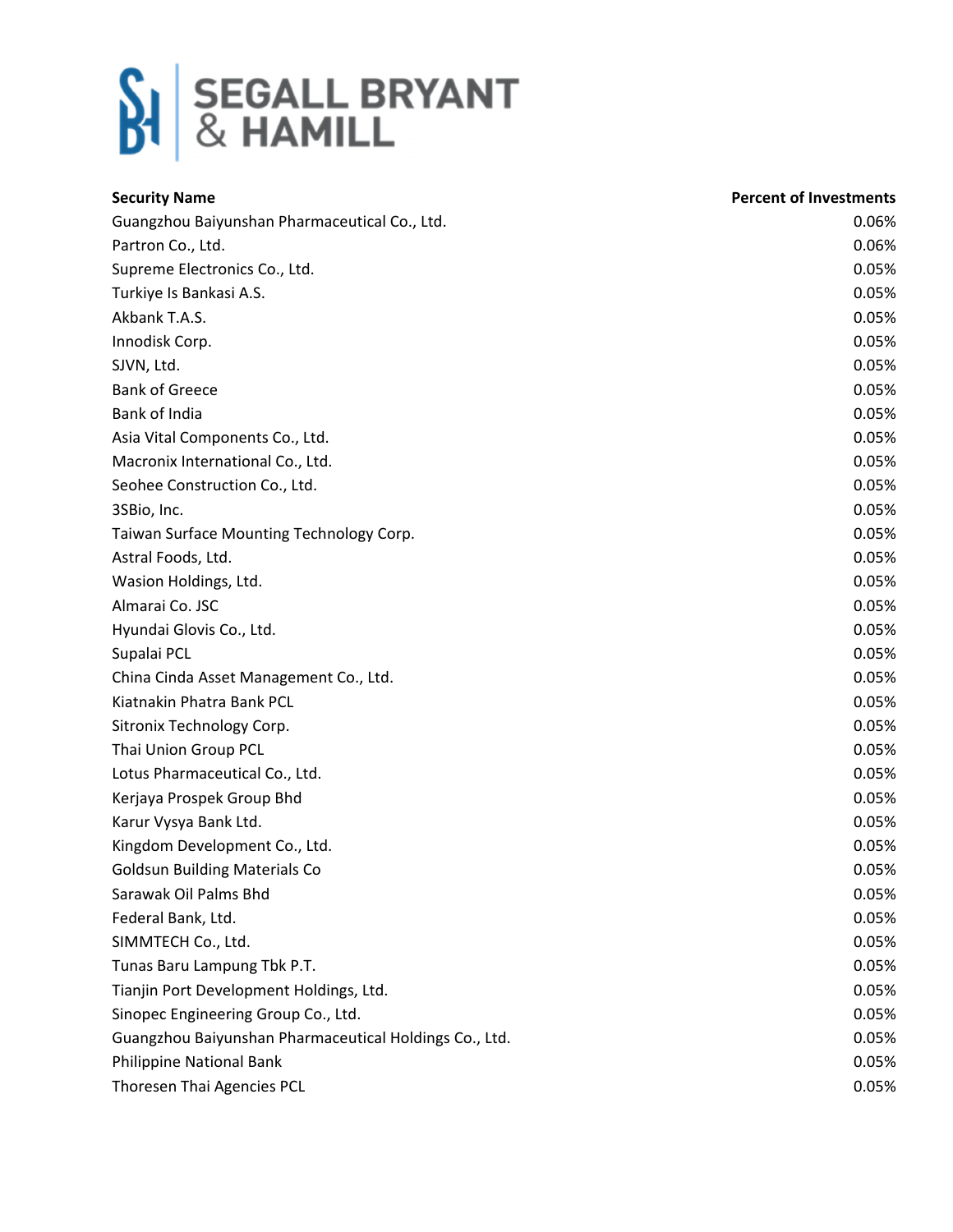

| <b>Security Name</b>                                            | <b>Percent of Investments</b> |
|-----------------------------------------------------------------|-------------------------------|
| West China Cement, Ltd.                                         | 0.05%                         |
| Organizacion Soriana S.A.B. de C.V.                             | 0.05%                         |
| Wah Lee Industrial Corp.                                        | 0.05%                         |
| DB HiTek Co., Ltd.                                              | 0.05%                         |
| Sociedad Minera Cerro Verde S.A.A.                              | 0.05%                         |
| Huishang Bank Corp., Ltd.                                       | 0.05%                         |
| Greentown China Holdings Ltd.                                   | 0.05%                         |
| Dongyue Group, Ltd.                                             | 0.05%                         |
| Korea Circuit Company Ltd.                                      | 0.05%                         |
| Korea Real Estate Investment & Trust Co., Ltd.                  | 0.05%                         |
| Anhui Kouzi Distillery Co., Ltd.                                | 0.05%                         |
| Motilal Oswal Financial Services, Ltd.                          | 0.05%                         |
| TSRC Corp.                                                      | 0.05%                         |
| UPC Technology Corp.                                            | 0.05%                         |
| FSP Technology, Inc.                                            | 0.05%                         |
| Corporacion Aceros Arequipa S.A.                                | 0.05%                         |
| Jarir Marketing Company                                         | 0.05%                         |
| Glenmark Pharmaceuticals, Ltd.                                  | 0.05%                         |
| China Jinmao Holdings Group, Ltd.                               | 0.05%                         |
| Hanil Holdings Co., Ltd.                                        | 0.04%                         |
| SGC Energy Co., Ltd.                                            | 0.04%                         |
| Usinas Siderurgicas de Minas Gerais S.A. Usiminas               | 0.04%                         |
| Beijing Urban Construction Design & Development Group Co., Ltd. | 0.04%                         |
| Coretronic Corp.                                                | 0.04%                         |
| ASROCK, Inc.                                                    | 0.04%                         |
| Sinotrans, Ltd.                                                 | 0.04%                         |
| Korea Investment Holdings Co., Ltd.                             | 0.04%                         |
| Aluminum Corporation of China Ltd.                              | 0.04%                         |
| PPC, Ltd.                                                       | 0.04%                         |
| Alior Bank S.A.                                                 | 0.04%                         |
| Steel Authority of India, Ltd.                                  | 0.03%                         |
| China Tian Lun Gas Holdings, Ltd.                               | 0.03%                         |
| Best Pacific International Holdings, Ltd.                       | 0.03%                         |
| Polskie Gornictwo Naftowe i Gazownictwo S.A.                    | 0.02%                         |
| VST Industries Ltd.                                             | 0.02%                         |
| Centrais Eletricas Santa Catarina                               | 0.01%                         |
| Surgutneftegas PJSC                                             | 0.01%                         |